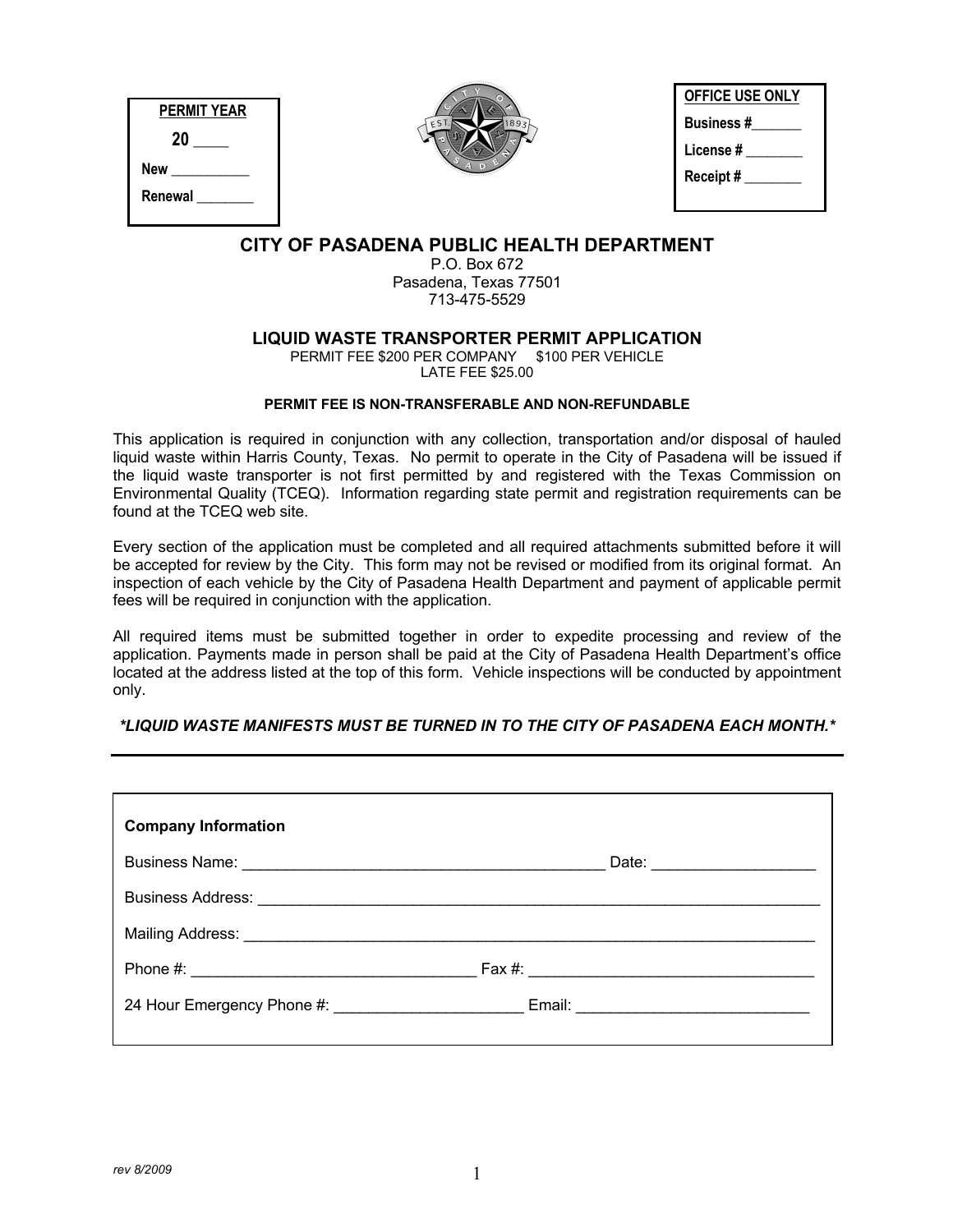Identify an authorized representative and, if applicable, a duly authorized representative as the designated signatory authority of the facility. The authorized representative may be:

- (a) A general partner or proprietor, if the liquid waste transporter for this permit is a partnership or sole proprietorship, respectively.
- (b) A responsible corporate officer, if the liquid waster transporter for this permit is a corporation. For the purposes of this section, a responsible corporate officer means:
	- (1) A president, secretary, treasurer, or vice president of the corporation in charge of a principal function, or any other person who performs similar policy or decision-making functions for the corporation; or
	- (2) The manager of one or more manufacturing, production, or operation facilities employing more than 250 persons or having gross annual sales or expenditures exceeding \$25 million (in second-quarter 1980 dollars), if authority to sign documents has been assigned to the manager in accordance with corporate procedures.
- (c) By the director or highest official appointed or designated to oversee the operations of the facility, if the liquid waste transporter for this permit is a federal, state or local government entity or other institutional organization (i.e. churches, schools, non-profit agencies...etc).

| <b>Authorized Representative</b> |                                               |
|----------------------------------|-----------------------------------------------|
|                                  | Signature: __________________________________ |
|                                  |                                               |
|                                  | 24 Hour Emergency Phone #:                    |

The duly authorized representative may be a person specified by the authorized representative identified above if the specified person holds a position with responsibility for the overall operation of the facility from which the industrial discharge originates, such as the position of plant manager, operator of a well, or well field superintendent, or a position of equivalent responsibility, or having overall responsibility for environmental matters for the company.

| <b>Duly Authorized Representative</b> |                            |
|---------------------------------------|----------------------------|
|                                       |                            |
|                                       |                            |
|                                       | 24 Hour Emergency Phone #: |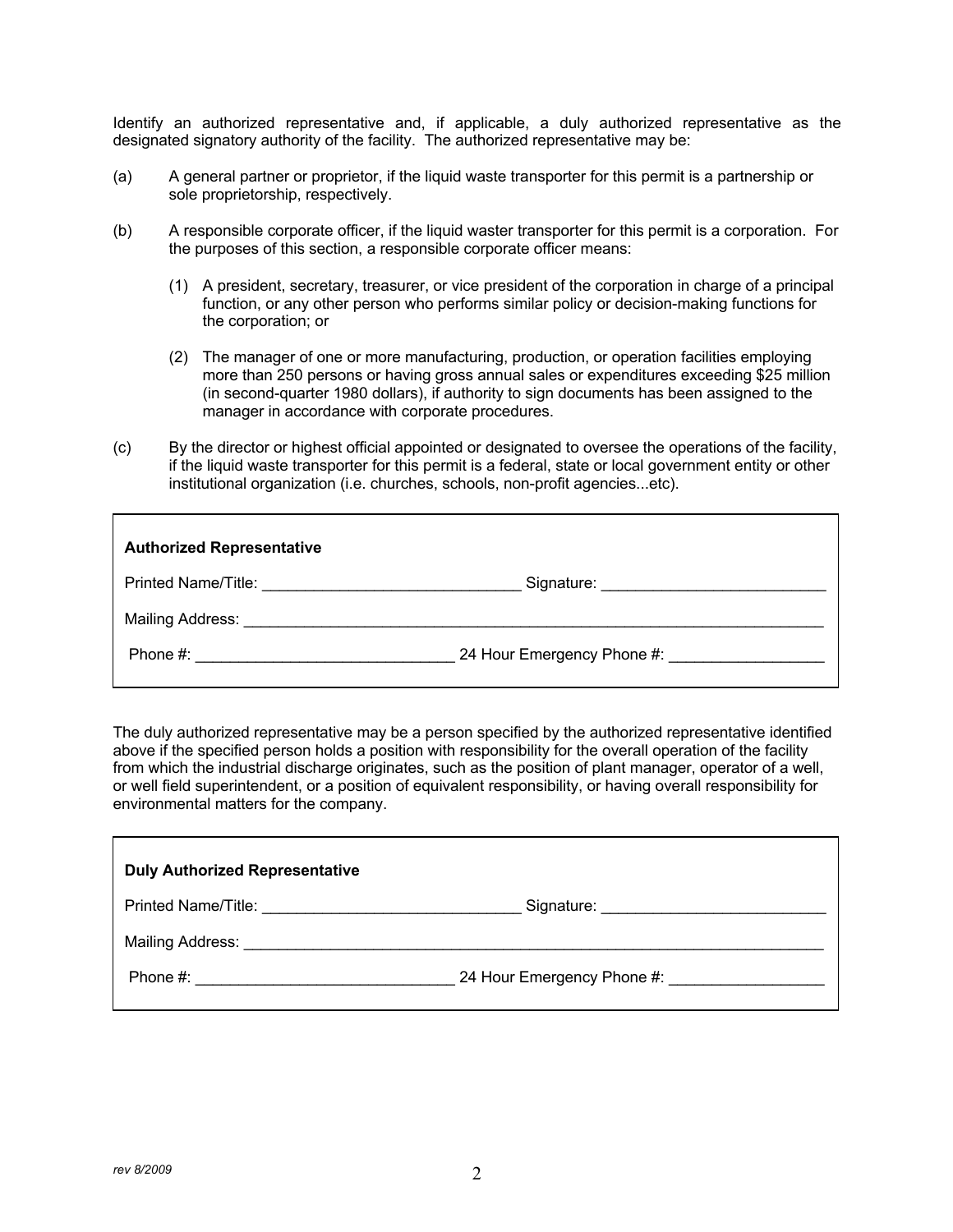#### **BUSINESS ACTIVITY**

(1) Types of Wastes to be transported (check all that apply)

Food Service Grease Interceptor/Trap Form Grit / Mud / Oil / Lint Interceptor/Trap

- $(2)$  Indicate the number of vehicles to be permitted:
- (3) Annual Permit Fee \$200.00 per company plus \$100.00 per vehicle

Fees must be made payable to the CITY OF PASADENA. Attach fee payment to application and submit to:

City of Pasadena Department of Health PO Box 672 Pasadena, TX 77501

#### **SUPPORTING EXHIBITS**

- **Certificate of Insurance:** Submit copies of the certificate of insurance for all vehicles to be permitted of which shall provide a minimum amount to be not less than one million dollars (\$1,000,000.00) for bodily injury or death of any one person, for bodily injury or death in any one account, for the damage to, or destruction of, property in any one accident. Coverage is to include the pollution liability endorsement with limits not less than one million dollars (\$1,000,000.00). Such coverage shall be endorsed to cover the upset, overturn, and remediation of the load in transport.
- **Drivers:** Submit a list of all employed drivers and their corresponding driver's license numbers. Also, include a copy of the driver's license.
- **State Registration:** Submit proof of State Transporter's Registration (TCEQ letter).
- **T** Vehicle Identification: Submit a list of vehicles to be permitted with their corresponding vehicle identification numbers (VIN) and license plate numbers.
- **Spill Contingency Plan:** Submit a copy of the current Spill Contingency Plan as required by Texas Water Code Section 26.039 and Subchapter G and Title 30 Texas Administrative Code (TAC), Chapter 327. (A letter of requirements has been included)

#### **Authorized Representative Signature and Certification**

The following certification statement must be signed by an authorized representative or the duly authorized representative if previously identified as the designated signatory authority for the facility.

**I certify under penalty of law that this document and all attachments were prepared under my direction or supervision in accordance with a system designed to assure that qualified personnel properly gather and evaluate the information submitted. Based on my inquiry of the person or persons who manage the system, or those persons directly responsible for gathering the information, the information submitted is, to the best of my knowledge and belief, true, accurate, and complete. I am aware that there are significant penalties for submitting false information, including the possibility of fine and imprisonment for knowing violations.**

| <b>Printed Name:</b>          | Title: |
|-------------------------------|--------|
| Texas Drivers License Number: | Date:  |
| Signature:                    |        |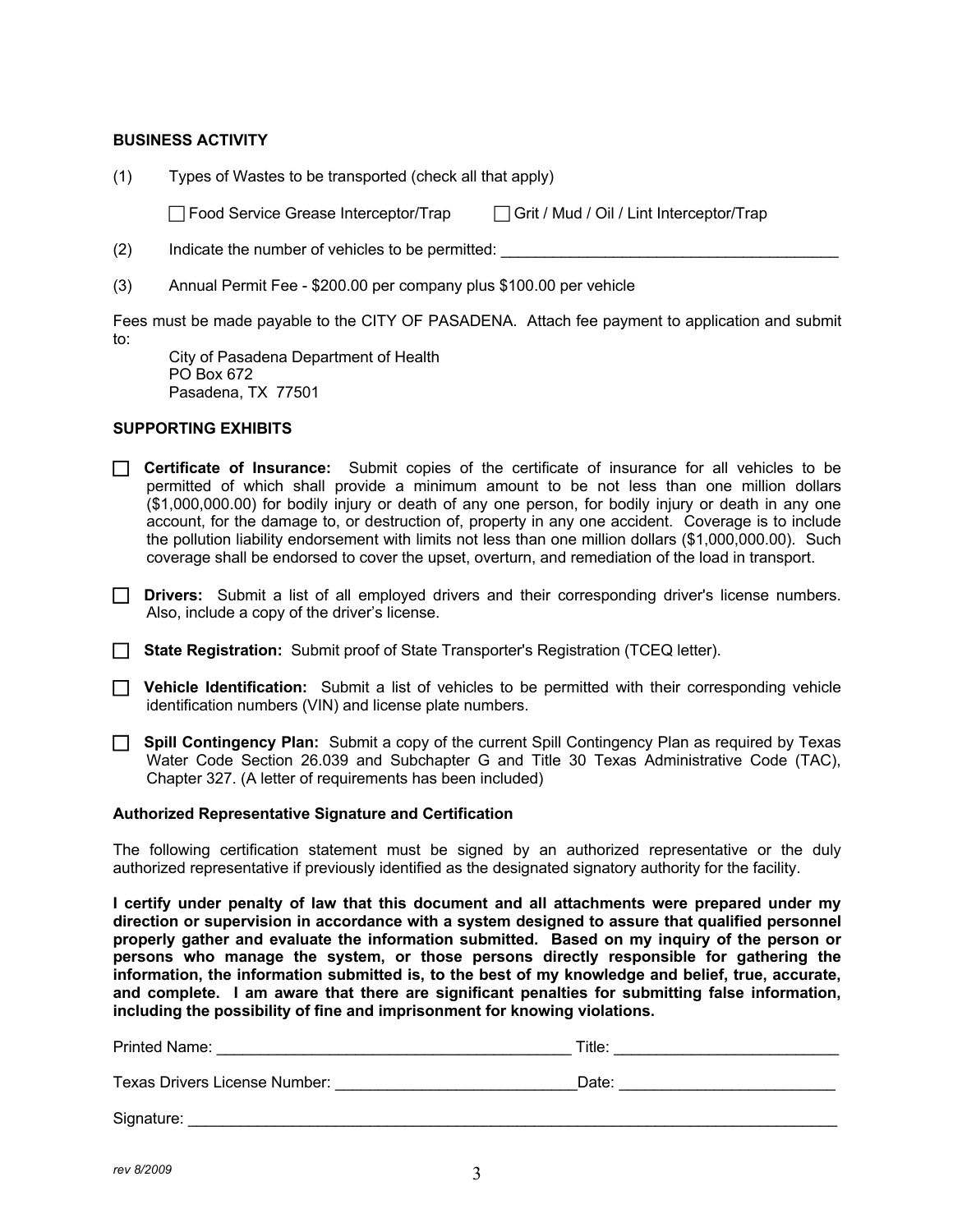I certify that all information in this application is true. I understand that the permit issued is nontransferable, and that the permit remains the property of the City of Pasadena Health Department, and is subject to revocation if the company and/or vehicle fails to comply with applicable city ordinances or state laws.

| DATE:            | SIGNED:      |  |
|------------------|--------------|--|
|                  |              |  |
| Date received:   | Approved:    |  |
| Amount received: | Disapproved: |  |
| Permit number:   | Date issued: |  |

*\*The City of Pasadena, Texas does not discriminate on the basis of race, color, national origin, sex, religion, age or handicapped status in employment or the provision of services.\**

# **\*INCOMPLETE APPLICATIONS WILL NOT BE ACCEPTED\***